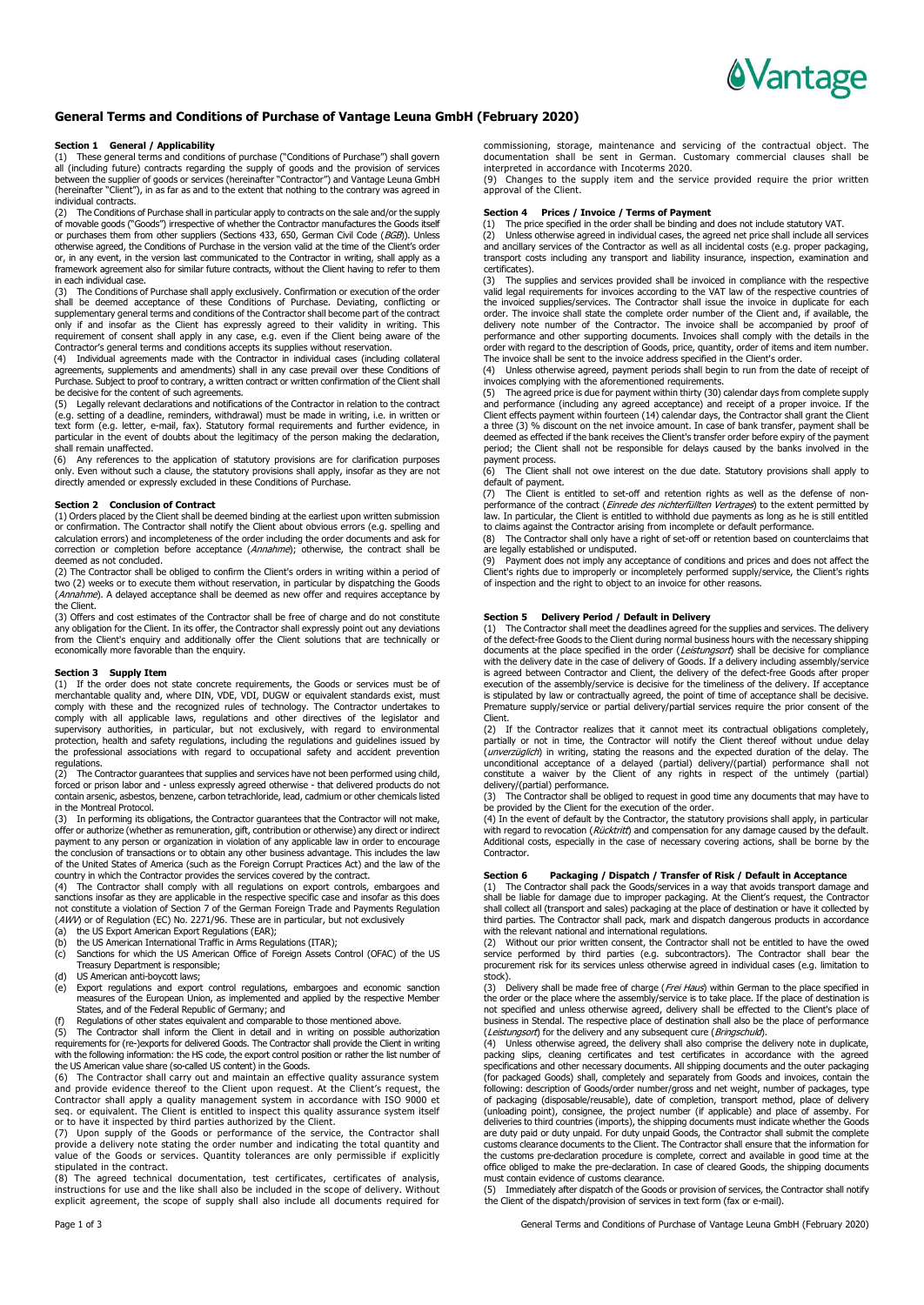

The Client is entitled to determine the mode and route of dispatch. If otherwise agreed in individual contracts that the Client shall provide means of transport, the Contractor shall be obliged to notify the Client of readiness for dispatch fifteen (15) days prior to dispatch.

(7) Until the actual transfer of the contractually agreed Goods, including the documents mentioned in these Conditions of Purchase at the place of delivery, the Contractor should bear the risk of loss or damage. If a delivery including installation/assembly/service is agreed, the transfer of risk shall take place after proper execution of the installation/assembly/service and<br>actual transfer. If acceptance (*Abnahme*) is stipulated by law or contractually agreed, the acceptance date shall be jointly determined upon written request of the Contractor. The result of the acceptance shall be recorded in an acceptance protocol. The transfer of risk shall not take place before the Client has confirmed successful acceptance in the acceptance protocol. Acceptance cannot be carried out in any other way, in particular not by means of testing, expert opinions, certificates or proof of work. The payment of invoice amounts does not constitute acceptance.

(8) In case of default in acceptance by the Client, the statutory provisions shall apply. However, the Contractor must also expressly offer its services to the Client if a specific or determinable calendar time (date) was agreed for an action or cooperation of the Client (e.g. provision of material). If the Client is in default in acceptance, the Contractor may demand reimbursement of its extra expenses in accordance with statutory provisions (Section 304 BGB). If the contract relates to an non-fungible item to be manufactured by the Contractor (individual production), the Contractor shall only be entitled to further rights if the Client undertakes to cooperate and is responsible for the failure to cooperate.

#### **Section 7 Manufacturing Inspection / Final Inspection / Weights**

(1) The Client reserves the right to inspect the quality of the material used, the accuracy of dimensions and quantities and other quality of the manufactured parts during manufacturing and before supply, as well as compliance with the other provisions of the order at the

Contractor's site or those of its sub-contractors. (2) If the Client has reserved the right of a personal final inspection of the completed supply item at the Contractor's site or of an inspection by an authorized third party, the Client and/or the authorized third party shall be informed in writing about the readiness for the final inspection at least fourteen (14) days in advance.

(3) The costs for production tests and final inspections shall be borne by the Contractor, with the exception of the costs for staff sent by the Client.<br>
(4) If the Client has prescribed final inspection of the

If the Client has prescribed final inspection of the completed supply item by a third party, the Contractor shall arrange for the final inspection by the third party free of charge for the Client and shall notify the Client without undue delay of the inspection result, at the latest with

the shipping documents.<br>(5) Production tests and final inspection do not release the Contractor from its performance, (5) Production tests and final inspection do not release the Contractor from its performance, liability and warranty obligations. The inspections are not considered as acceptance procedures.

(6) For the determination of weight, the weights delivered, as determined by weighing<br>masters of the Client on the Client's factory scales shall apply. If weighing is not possible at<br>the Client's premises, the weights dete consignment note or, in the case of truck deliveries, those determined by a public weighing machine shall apply. If it is not possible to weigh the supply item, the Contractor must provide evidence of the delivery weight.

#### **Section 8 Origin of Goods**

(1) The Contractor shall inform the Client of the non-preferential origin of the Goods (country of origin) and, upon request, provide the Client with a certificate of origin of the Goods.

(2) Insofar as Goods are delivered within the framework of preferential agreements, free trade agreements or corresponding unilateral regulations of the EU, the Goods must comply with the applicable conditions, in particular regarding the origin, of these agreements or unilateral regulations. The Contractor shall provide the Client with required evidence and certificates.

#### **Section 9 Quality / Defective Delivery / Warranty**

(1) Statutory provisions shall apply, unless otherwise stipulated below, for the rights of the<br>Client in the event of material and legal defects (*Sach- und Rechtsmängel*) of the Goods<br>(including incorrect and short delive

operating or instruction manual) and for other breaches of duty by the Contractor.<br>(2) The Contractor shall be responsible for ensuring that the deliveries and services are free of<br>defects, in particular that they comply w shall also warrant that the deliveries and services comply with the state of the art and - if relevant - that the generally accepted state of the art in safety technology, occupational medicine and hygiene regulations is provided by qualified personnel and complies with all relevant legal provisions, including those for registration and approval. If machines, devices or systems are part of the delivery, they must comply with the requirements of the special safety regulations applicable at the time of contract fulfilment.

(3) The Contractor guarantees that all substances contained in the Goods are effectively preregistered, registered (or exempted from the obligation to register) and, if applicable, authorized in accordance with the relevant requirements of the REACH Regulation for the uses notified by the Client. If the Goods are an article within the meaning of Article 7 of the REACH Regulation, the previous sentence shall apply with regard to substances released by these articles. In addition, the Contractor shall inform the Client without undue delay if a component of a product contains a substance in a concentration exceeding 0.1 mass percent (w/w) that meets the criteria of Article 57 and 59 of the REACH Regulation (so-called substances of very high concern). This

also applies to packaging products. (4) The Client shall notify the Contractor of obvious defects within fourteen (14) days after receipt of the Goods at the place of delivery. The Client shall notify the Contractor of defects that only become apparent at a later point of time within fourteen (14) days of their discovery. The date on which the Client sends such notification to the Contractor shall be decisive for compliance with the deadline. In this respect, the Contractor waives the claim of delayed notification of defects.

(5) In the event of defects, the Client shall be entitled to demand cure of defects (Nacherfüllung) in accordance with the statutory provisions. The choice of the type of cure is at the discretion of the Client. For cure purposes, the Goods shall be made available to the<br>Contractor at the place of delivery or at the place where the Goods are located upon discovery<br>of the defect, at the discretion o cure. The Contractor shall act in accordance with the operational concerns of the Client when handling the cure of defects. If the Contractor has not carried out the cure of defects within a reasonable period, if cure has failed or if the specification of a deadline was dispensable, the Client may claim the further statutory rights applicable in case of defects. (6) If the Contractor does not properly fulfil its cure obligation - without rightfully refusing

the cure of defects - or refuses the cure seriously and definitively, if the cure failed, a loss of use is to be feared or the cure cannot be postponed for other reasons, the Client is entitled to

cure the defect at the expense and risk of the Contractor or to have it cured by third parties<br>and claim reimbursement of the necessary costs from the Contractor. In all other respects, the<br>statutory provisions shall apply

guarantees remain unaffected. (7) Notwithstanding Section 442 para. 1 sentence 2 BGB, the Client shall be entitled to claims for defects without restriction even if the defect remained unknown to the Client due to gross

negligence at the time of conclusion of the contract. (8) Otherwise, in the event of material or legal defect, the Client is entitled to reduce the purchase price or to rescind the contract in accordance with statutory provisions. In addition, the Client is entitled to compensation for damages and expenses in accordance with the statutory provisions.

## **Section 10 Assignment / Set-off / Retention**

(1) The Contractor may only transfer the rights and obligations from the contract with the Client to third parties with prior written consent of the Client.

(2) The Contractor shall notify the Client in writing without undue delay of any transfer of the contract that occurs by act of law and of any change regarding its company name.<br>(3) The Client may transfer the rights and

claims only. The Contractor shall only be entitled to a right of retention (*Zurückbehaltungsrecht*) if<br>the claim for which he asserts the right of retention is undisputed or legally established and originates from the same contractual relationship.

(5) For advance assignments within the scope of a retention of title (*Eigentumsvorbehalt*) by the<br>Contractor's subcontractors, consent shall be granted under the condition that a set-off shall also be permissible with counterclaims acquired after notification of the assignment.

## **Section 11 Liability / Indemnification / Insurance**

(1) Insofar as the Contractor is responsible for product damage, the Contractor shall be obliged to indemnify the Client from claims for damages by third parties to the extent that the cause lies within its sphere of control and organization and the Contractor is liable itself in the external relationship. In this context, the Contractor is also obliged to reimburse any expenses pursuant to Sections 683, 670 BGB arising from and in connection with a recall action carried out by the Client. The Client shall inform the Contractor about the content and scope of the recall measure to be carried out as far as possible and reasonable, and give the Contractor the opportunity to comment. The Contractor undertakes to take out product liability insurance with a sum insured that is appropriate to the specific liability risk and to provide evidence of this insurance upon request of the Client.

(2) The Contractor shall otherwise be liable within the scope of the contractual and statutory provisions. He must maintain sufficient liability insurance at its own expense for damages for<br>which the Contractor or its (vicarious) agents (*Erfüllungs- und Verrichtungsgehilfen*) are responsible. Evidence of the amount of the sum insured per damaging event must be provided to the Client upon request. The Contractor's contractual and statutory liability shall remain unaffected by the scope and amount of its coverage.

#### **Section 12 Confidentiality / Terms of Use**

(1) The Contractor shall regard the inquiries, orders and the work relating thereto as business secrets and treat them confidentially. The use and application of information provided by the Client, of drawings, models, samples, materials used, data or other documents produced by the Client or the Contractor based on such information require the written consent of the Client. All of the aforementioned Client documents, including recipes and analysis methods etc. which the Client provides to the Contractor for the manufacturing of the supply item or for the performance of the service, as well as the documents prepared by the Contractor according to special information provided by the Client and described in the letter, shall remain the property of the Client and must be returned at any time upon the Client's request. The Client retains all copyrights to these documents. They must not be reproduced, used for other purposes or made available to third parties. Upon request, all copies or duplicates must also be returned to the Client or be destroyed at the Client's discretion without undue delay. Any right of retention of the Contractor to the Client's documents shall be excluded.

(2) The Contractor shall hand over to the Client the plans, calculations or other documents owed in the agreed number in such good time that complies that the contractual execution deadlines are met. A review of the documents by the Client does not affect the responsibility of the Contractor.

(3) The Contractor shall ensure by appropriate contractual agreements that his employees and (vicarious) agents affected by this confidentiality agreement are also obliged to maintain confidentiality in accordance with the provisions of these Conditions of Purchase. Upon request, the Contractor shall provide the Client with written proof of compliance with this obligation. The Contractor undertakes to take all necessary and suitable precautions and measures to ensure that the confidential information obtained is effectively protected against loss and unauthorized access at all times. The Contractor undertakes to notify the Client in writing without undue delay if he has suffered loss and/or unauthorized access to confidential information.<br>(4) The Co

The Contractor grants the Client the freely transferable right of use and exploitation, without any restrictions as to time, location or purpose, of all plans, drawings, graphics, calculations and other documents concerning the contract, which the Contractor has either produced itself or had produced by third parties. This applies to all known media forms including electronic media, on all image, sound and data carriers. The Client shall in particular have the right to use, reproduce, distribute, modify, develop such work results in whole or in part, in order to have the aforementioned activities carried out by third parties and grant third parties the same full rights of use and exploitation of such work results. The same shall apply to modifications or further developments made in the meantime. The Contractor shall grant the Client the right of use and exploitation of the work results to the extent described above, also for types of use not yet known at the time of placing the order; in this respect the statutory provisions shall apply.

#### **Section 13 Retention of Title**

The transfer of title of the Goods to the Client shall take place unconditionally and regardless of the payment of the purchase price. If, however, in individual cases, the Client accepts an offer of the Contractor for transfer of title as the condition for the payment of the purchase price, the Contractor's retention of title shall expire at the latest upon payment of the purchase price for the Goods delivered. In the ordinary course of business, the Client shall remain entitled to resell the Goods in advance of payment of the purchase price and to assign the resulting claim (alternatively, the simple retention of title extended to resale). All other forms of title retention, in particular the extended and forwarded title retention as well as the extension of title retention extended for further processing, are excluded.